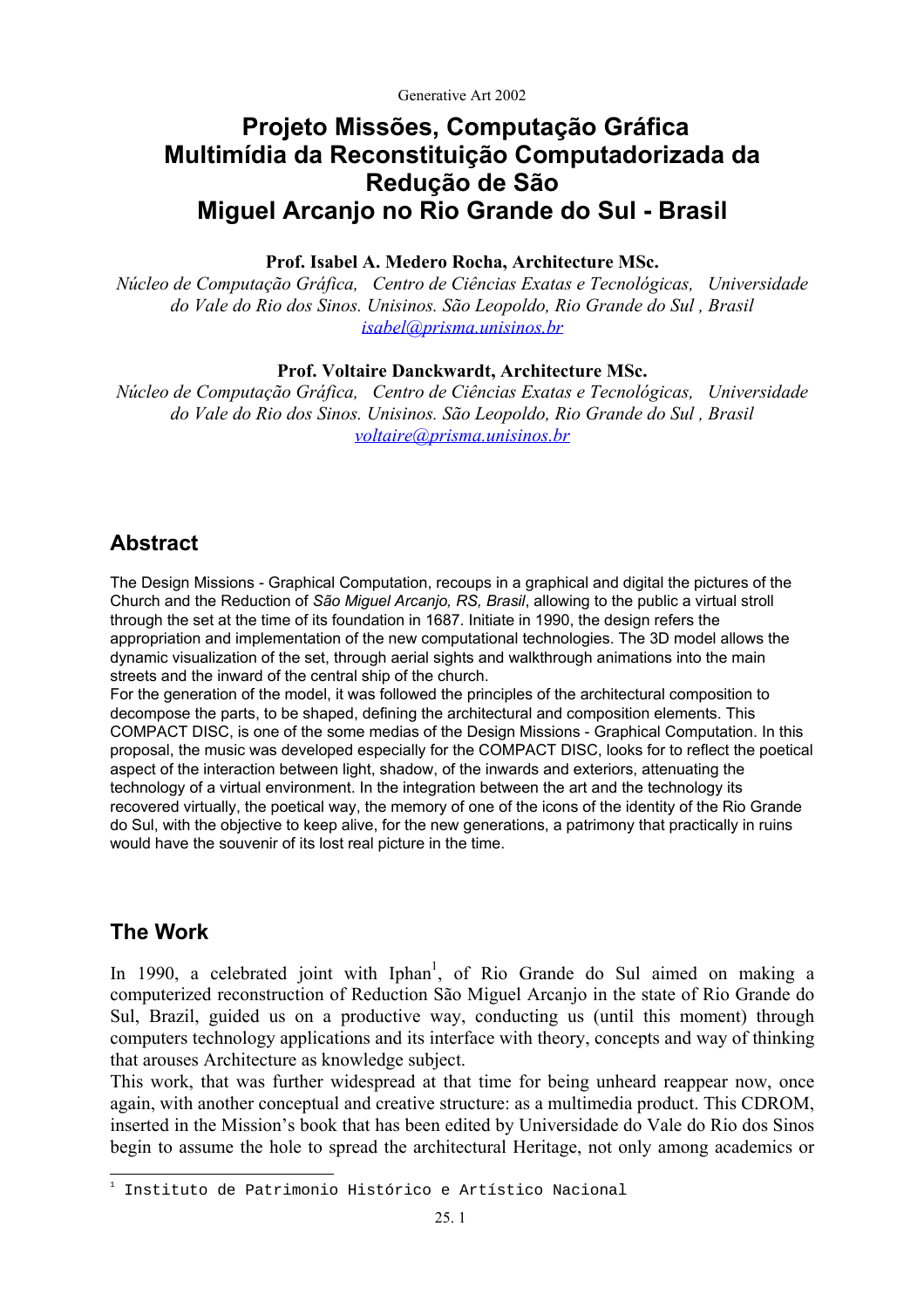specialists as it has been happening until now, but people in general. The text below refers exclusively the peculiarities of the multimedia products conception, searching for a new way to express these ideas, potencializing new support possibilities.

# **Conceptual Premises**

The conceptual base or line of thinking that prevailed intended to arise to other human sensibility levels through artistic, literary and musical resorts utilization, emphasizing its aesthetic effects of visual and hearing impacts.

Adopting as reference some concepts that come from an architectural reflection and making them implicit through images and animations production, we try to induce the observer to feel spaces not just as its geometrical, formal or constructive appropriation, but arousing him into a high and joy level of sensible perception, thereby using a context of effects and tricks. Though this context is underlying to the usual media, is part of the architectural critics and thoughts.[6] It means that, fundamentally, the CDROM works at the sensations and emotions plan. In order to achieve that, it resumes Giambattista Piranesi ideas from the "expressive fantasies": "The habit of studying graphically the old architecture we have got, finds in Piranesi an interpretation itself. Its images never meant to be an objective view of the reality, however reinforced the huge view of the ruins with smaller figures than usual, insolit points of view and dramatic dark-bright."(Rocha,1998) [1]



**Figure 1 – Redução de São Miguel Arcanjo RS/Brasil – View of the church at sunrise. Source: Núcleo de Computação Gráfica-Unisinos** 

Yet, reminds Boulee, whose book *Architeture: Essais sur l´art* declares himself the creator of the shadows and darkness architecture.(Rocha,1998)

The reflection of the architectural space conception was one of the important premises in order to elaborate the video and the progress. As the main dimension, the architectural space results from the composition of these spaces, organized one by one through the most important ways. Le Corbusier with him *promenade* architectural and the *beaux-arts* with la *marche* can be quote. In our case, building the way, the light, color, texture in a sequence and transforming it, introducing special effects is the main line to the CD conception established aim since the beginning of the process means to stimulate the observer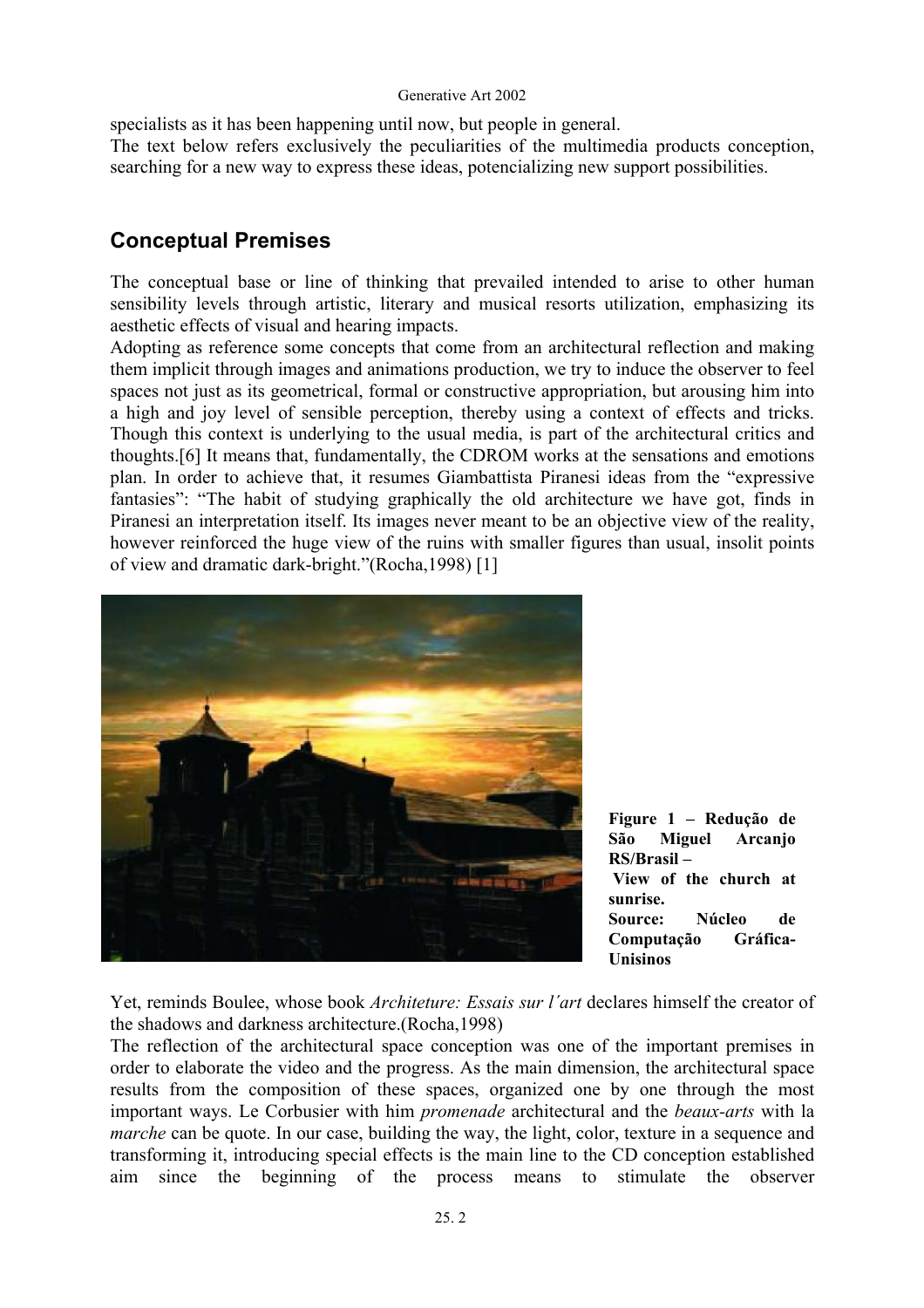### sensibility.(Rocha,1998)[2]



Figure 2 **Redução de São Miguel Arcanjo - RS/Brasil – View of the cemetery Source: Núcleo de Computação Gráfica- Unisinos**

## **Script**

The product had a conception based on a contemporary technology link, using a narrative based on some elements of the aristhotelic speech – sequential and linear – though in a hypertext and hypermedia context. The soundtrack conception, since the beginning, and its *prologue-episode-epilogue* structure, has joined contextualized musical elements.

The music was created especially for what has been being watched and has its aim based on a visual language sonorous punctuation. The main sense of all these different temporal insertions on the model, sends the speech to beyond on this same model, creating space and time appropriations that usually, don't content the pure and simple description of a virtual journey, searching for unusual journey that don't seem to follow an observer walking, but the points of view and his steering that are unsuitable with its reality.

The production of these additional elements to the model itself gives us the presence of a nonvisual context that interferes on the observer comprehension.[6]

These extra-diageticals elements – the day, the night, the fields, the warmth, the cold, though not visible, cover itself with a symmetrical importance to the diagetical objects-the model itself- with the intention of forcing the observer participation, recreating environment. It's not meant to create a realistic way, but a similar one. That is not real; though lead us to the truth. In this case the narrative doesn't have to seem real, it has to give us a real sensation.[3]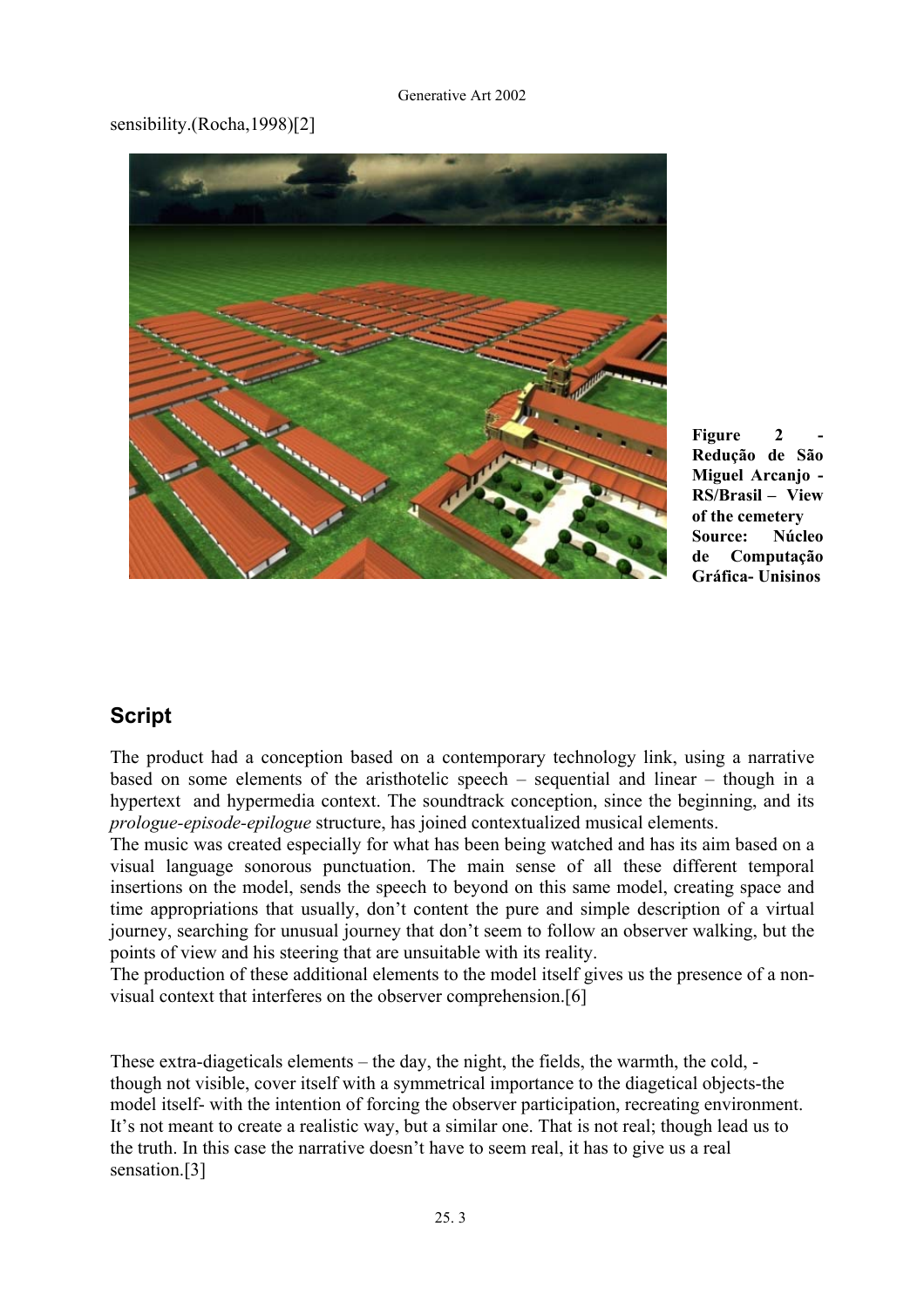

**Figura 3 - Redução de São Miguel Arcanjo - RS/Brasil – The hole reduction view an unusual context of the fields Source: Núcleo de Computação Gráfica- Unisinos** 

## **Dramatic Structures**

The CD´s poetics: Intently the script was Aristotelian and basically composed of a presentation of the theme in a time and space level. The narrative is sequential, interindependent and evolutional, based on some episodes that introduce the object in an evolution way, studying its physical, conceptual and tectonic structure.

The videos autonomous structure uses the hypermedia potential in a classical way of " beginning-middle-end" and induce us to a result that consists and observer appropriation of the architectural object in different levels of the human sensibility. The hypertextuality is an alternative for the user or viewer only after a presentation that intends to sensibly him by an introduction of a fictional literature.

# **The Introduction**

The use of an Aristotelian classic poetics propose us an historic contextual hypertext reading, with a female voice telling a Jesuit priest thought a part of Erico Verissimo`s novel *" O tempo e o vento"* such as the prologue.

After the video presented a starts to twinkle introducing the image of the church in a virtual space.

# **Main Menu**

The user access the main menu that is composed of five modules through where the user can "surf" according him desire.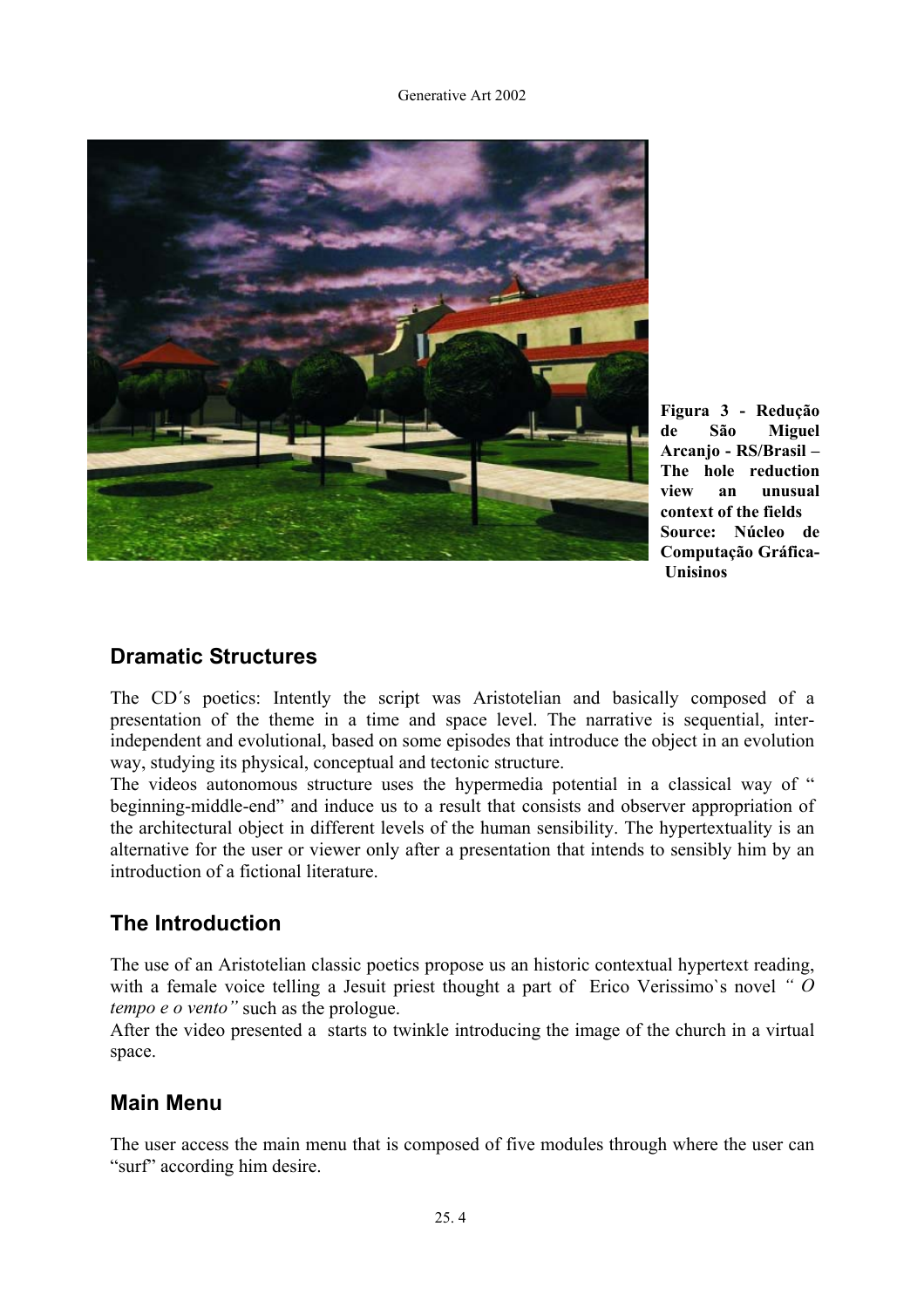**Project** – That's the project historical from 1990 until 2000, in its different steps.

History - Narrated and shows images of the social, political and economical context of the Mission until the destruction, emphasizing architectural and urban characteristics.

**Images** – Searching, through some effects, for the fantasy of the sunrise and sunset at the mission. The images show the note place, the symmetry, the landscape, the local environment, the horizon.[3]

**Videos** – In this link the user choose witch sort at video to see. The videos were elaborated in away that try to show, in some cases, the underlying perceptions than the architectural character.

Considering that this character is the feeling evocated for the observer from the object the architectural effects such as spaces, journey, church interior; the sacramental spaces emphasized by the music, the light, shadows, dark and bright, were the bases for the rendering and animations. As an example, the camera stands to show the monumentality of the architectural object the observer considering the hole and the parts.

On the option FLOOR: the observer walks around the village in a contemplative way with light music creating expectation in each new image. The spectator scale remains the same while he is getting in and at the houses, giving a sense of the Indians "everyday life" .[4]



observer can fly over the village, in a fantastic  $\frac{R(S)D}{s}$  file wise have way – the music grows slowly creating expectations and a sort of sort of sadness preparation for the " gran finale" of the  $\frac{1}{\sqrt{2}}$  Source: Núcleo de images that appear during the team.

The destruction, the Phoenix that was born by Unisinos the ash in the computer screen. The church INTERIOR, as an architectural architectural

**Figure 4 - Redução de São Miguel Arcanjo - RS/Brasil – Internal view of the priest house yards and the factory.**   $Source:$ **Computação Gráfica - Unisinos** 

On the option FLY the

space allegory. The music – *Pater Noster* – contribute with the space to give the divine mod. The importance of the moment, try to give the ritualistic idea of the power of God. Emphasis on the bright-dark effects.[5]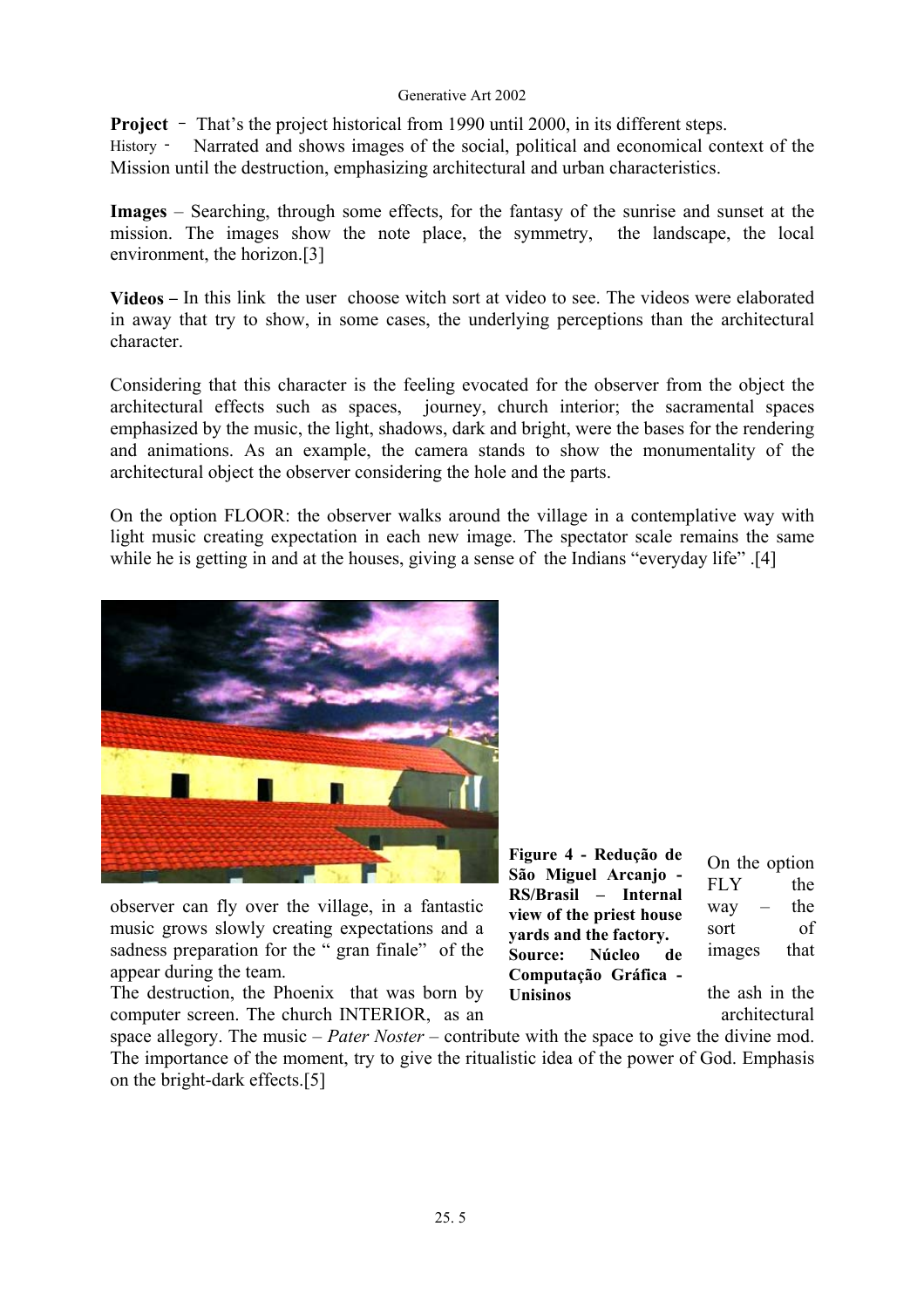

**Figura 5 - Redução de São Miguel Arcanjo - RS/Brasil – Internal view of the church. Dark-bright and light shadows effects. Source: Núcleo de Computação Gráfica- Unisinos** 



## **The team**

This module that represents the CD' epilogue continues with Pater Noster, and orchestra as the musical background meaning an idea of perennial and growing environment and addition to the images give the user an idea of continuity.[6]

As all the theatrical shows, in a meaning analogy, while the music goes on, the modules as the actors leave the scene, coming back for the applauses.

**Figura 6 - Redução de São Miguel Arcanjo - RS/** 

**Brasil As imagens procuram atingir o observador** 

**no plano das sensações e das emoções.** 

#### **References:**

Rocha, Isabel A. M.(1998) "Os Programas de Computador e o Processo de Projeto na Construção do Conhecimento Arquitetônico – Analogia entre operadores computacionais e projetuais-"(1998) Porto Alegre. Dissertação Mestrado em Arquitetura- Programa de Pesquisa e PósGraduação em Arquitetura.